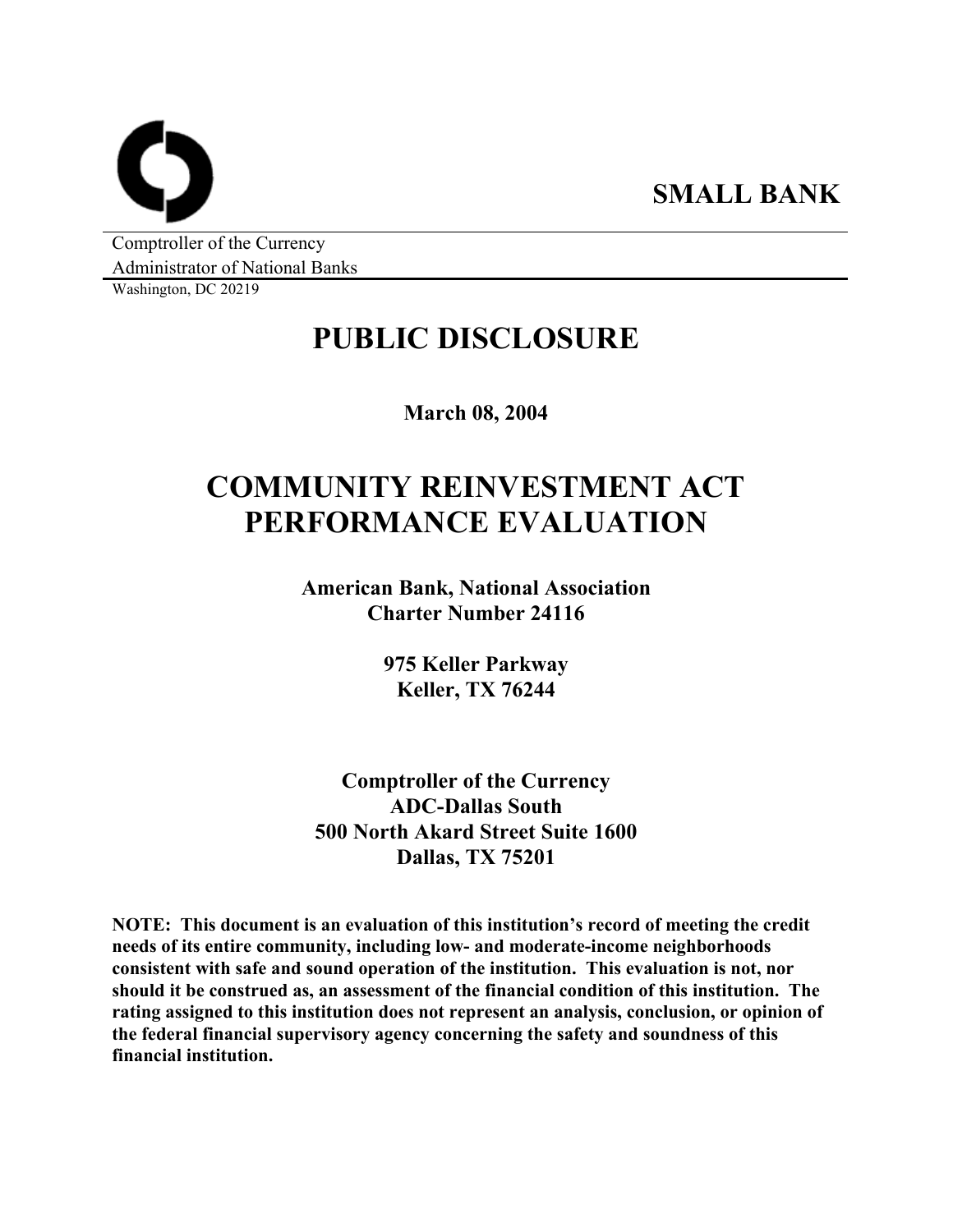### **INSTITUTION'S CRA RATING This institution is rated Satisfactory.**

American Bank, N.A. (American) has a satisfactory record of meeting its community credit needs. This rating is based upon the following:

- The average loan to deposit ratio of 73% meets the standards for satisfactory performance;
- The majority of loan originations are within the bank's assessment area;
- Sampled commercial loans show satisfactory penetration to businesses with revenues of less than \$1 million; and
- Consumers have filed no consumer complaints regarding American Bank's CRA performance during this evaluation period.

### **DESCRIPTION OF INSTITUTION**

American is a community bank located in Tarrant County, Keller, Texas. Keller is a growing suburban area located in the northwestern part of the Dallas/Fort Worth Metoplex. As of December 31, 2003, American reported total assets of \$39 million. The bank is 100% owned by Amcorp Financial, Inc. headquartered in Ardmore, Oklahoma. American has one full service branch that opened in July 2003 in Saginaw. As this branch was opened after our assessment period, this CRA performance evaluation will not include the separate Saginaw assessment area. The bank offers basic banking services. Each banking office includes ATM and drive-up facilities and offers extended lobby and drive-up hours including Saturdays. The primary lending focus is consumer loans. As of December 31, 2003, the bank's net loans to deposits equaled 60%. The following table depicts the bank's loan mix: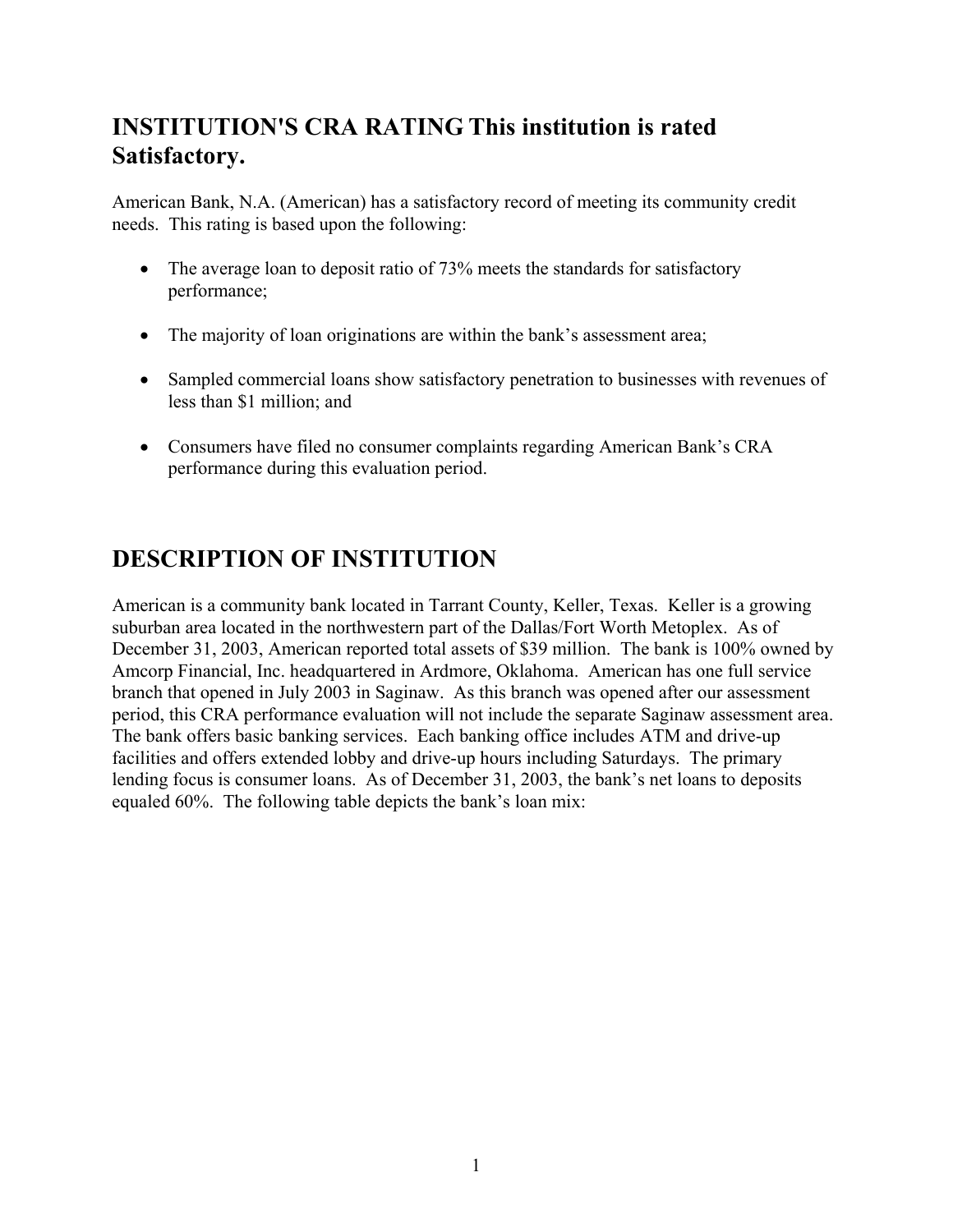| <b>Loan Category</b>                  | \$ (000) | $\frac{0}{0}$ |
|---------------------------------------|----------|---------------|
| <b>Consumer Loans</b>                 | 6,953    | 33.43         |
| <b>Commercial Real Estate Loans</b>   | 4,283    | 20.59         |
| <b>Commercial Loans</b>               | 1,587    | 07.63         |
| <b>Residential Real Estate Loans</b>  | 2,590    | 12.45         |
| <b>Real Estate Construction Loans</b> | 2,868    | 13.79         |
| Farm Loans, including Real Estate     | 2,483    | 11.94         |
| Other Loans                           | 36       | 00.17         |
| <b>Total</b>                          | 20,800   | 100.00        |

American's last CRA Performance Evaluation, dated September 13, 1999, was prepared by the Federal Deposit Insurance Corporation and was rated *Satisfactory.* The bank has no financial or legal obstacles hindering its ability to meet its community's credit needs. American was not required to maintain and report Home Mortgage Data Act data during this assessment period due to the size of the institution.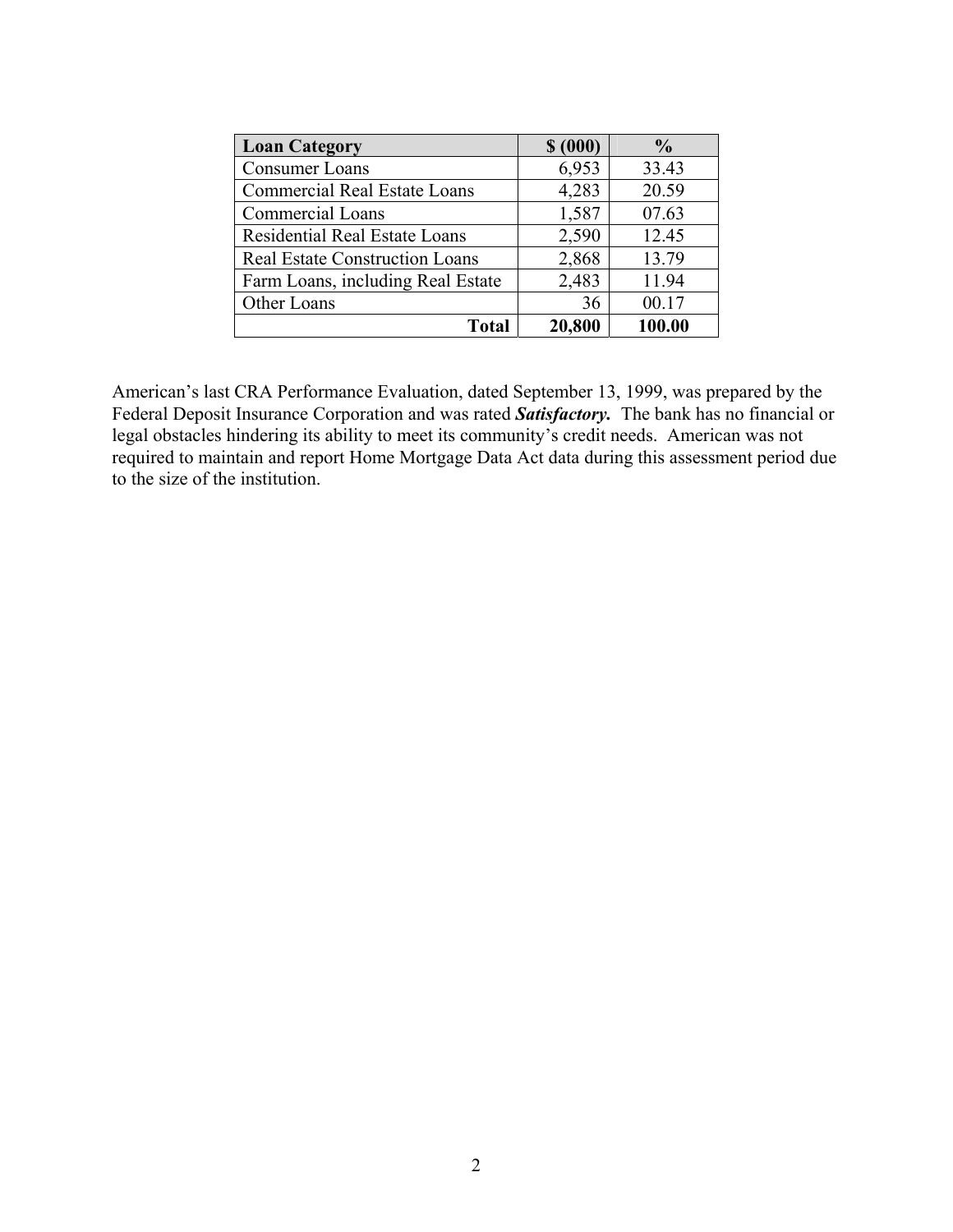### **DESCRIPTION OF THE CITY OF KELLER**

American has defined its assessment area as eight contiguous census tracts that make up the city of Keller and surrounding area. The City of Keller is strategically located in the Dallas/Fort Worth Metroplex, which is composed of Dallas (35 miles to the east), Fort Worth (18 miles to the south), and Denton (22 miles to the north). This area is the fastest growing sector of Tarrant County. Keller is a choice relocation site because of its high quality residential housing and quality of life. The location of the city also makes it attractive since it is conveniently located near major highway and rail transportation systems, Dallas/Fort Worth International Airport, and the Alliance Airport. The assessment area meets regulatory guidelines by including whole geographies and does not arbitrarily exclude any low - to moderate-income areas. None of the census tracts are designated as low- or moderate-income and only one is designated as middleincome based on 1990 census data. The remaining seven census tracts are designated as upperincome. The following table depicts the demographics of the assessment area:

| DEMOGRAPHIC AND ECONOMIC CHARACTERISTICS OF AA |         |  |  |  |  |  |
|------------------------------------------------|---------|--|--|--|--|--|
| Population                                     |         |  |  |  |  |  |
| Number of Families                             | 14,421  |  |  |  |  |  |
| Number of Households                           | 16,712  |  |  |  |  |  |
| Geographies                                    |         |  |  |  |  |  |
| Number of Census Tracts/BNA                    | 8       |  |  |  |  |  |
| % Low-Income Census Tracts/BNA                 | $0\%$   |  |  |  |  |  |
| % Moderate-Income Census Tracts/BNA            | $0\%$   |  |  |  |  |  |
| % Middle-Income Census Tracts/BNA              | 12.50%  |  |  |  |  |  |
| % Upper-Income Census Tracts/BNA               | 87.50%  |  |  |  |  |  |
| Median Family Income (MFI)                     |         |  |  |  |  |  |
| 1990 MFI for AA                                | 53,661  |  |  |  |  |  |
| 2001 HUD-Adjusted MFI                          | 60,638  |  |  |  |  |  |
| 2002 HUD-Adjusted MFI                          | 61,950  |  |  |  |  |  |
| <b>Economic Indicators</b>                     |         |  |  |  |  |  |
| <b>Unemployment Rate</b>                       | 2%      |  |  |  |  |  |
| 2002 Median Housing Value                      | 123,737 |  |  |  |  |  |
| % of Households Below Poverty Level            | 3%      |  |  |  |  |  |

Keller has an estimated current population (2002) of 29,913 and has experienced tremendous growth in recent years. Major employers in the area include Corning Cable Systems, Keller ISD, and Southstar Logistics. Continued strong economic growth is expected to continue in the area.

One community contact interview during the review confirmed the bank's satisfactory involvement in the community. The person interviewed represented the economic development department of the City of Keller, which is actively recruiting new businesses and assisting in the expansion of existing companies.

### **CONCLUSIONS ABOUT PERFORMANCE CRITERIA**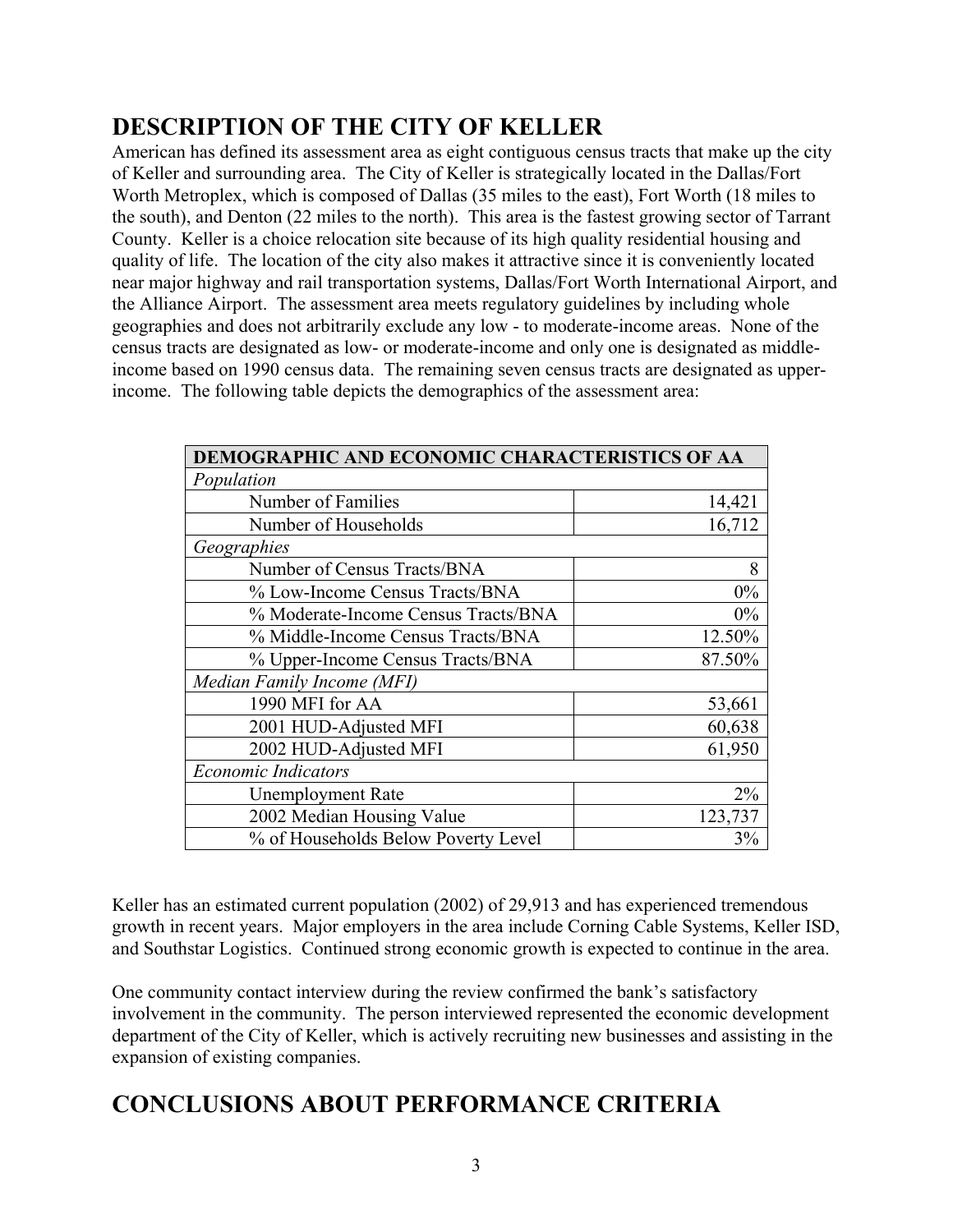American has satisfactory lending performance. The bank continues to make consumer and small business loans throughout the assessment area. Geographic distribution of loans is reasonable.

#### **Loan-to-Deposit Ratio**

|                              | Assets (as of | <b>Average LTD</b> |
|------------------------------|---------------|--------------------|
| <b>Institution</b>           | 12/31/2003    | Ratio              |
| First Financial Bank, N. A., | 74,539        | 69.34              |
| Southlake                    |               |                    |
| <b>Hbank Grapevine</b>       | 47,167        | 49.20              |
| Liberty Bank, North          | 84,023        | 66.01              |
| <b>Richland Hills</b>        |               |                    |
| Star Bank of Texas, Lake     | 57,143        | 66.39              |
| Worth                        |               |                    |
| American Bank, N. A.         | 38,859        | 72.73              |

The bank's loan-to-deposit ratio (LTD) is satisfactory considering the bank's size, lending opportunities and in relation to other similarly situated financial institutions. The bank's average LTD was calculated since the last CRA examination in September 1999. The average LTD for that period is 72.73% and exceeds other local financial institutions. At December 31, 2003, the bank's LTD was 59.87%.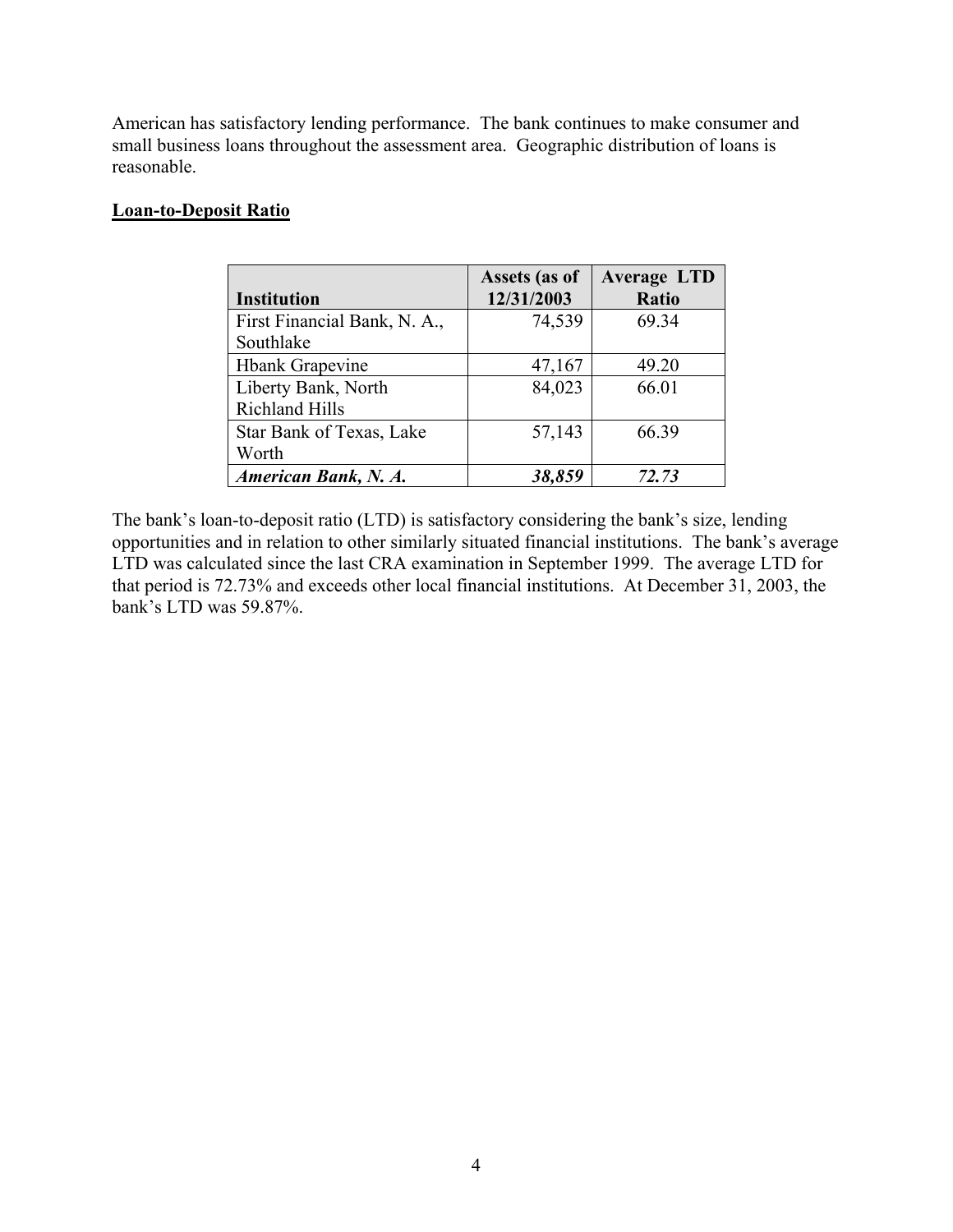#### **Lending in Assessment Area**

| TOTAL LOANS REVIEWED (1/1/2000-12/31/2002) |                    |       |           |                        |    |       |           |       |
|--------------------------------------------|--------------------|-------|-----------|------------------------|----|-------|-----------|-------|
|                                            | IN ASSESSMENT AREA |       |           | OUT OF ASSESSMENT AREA |    |       |           |       |
| <b>LOAN TYPE</b>                           | #                  | $\%$  | \$ (000s) | $\%$                   | #  | $\%$  | \$ (000s) | $\%$  |
| <b>Consumer</b>                            | 29                 | 72.50 | 207.674   | 74.73                  | 11 | 27.50 | 70.216    | 25.27 |
| Commercial                                 | 15                 | 75.00 | 881,320   | 82.43                  | 5  | 25.00 | 187,870   | 17.57 |
| Total Reviewed                             | 44                 | 73.33 | 1,088,994 | 80.84                  | 16 | 26.67 | 258,086   | 19.16 |

The above table shows the distribution of the bank's consumer and commercial loans in and outside of assessment area. A majority of the bank's consumer lending is within its assessment area. We sampled 40 consumer loans originated between January 2000 and December 2002. A majority of the consumer loans sampled were for automobile purchases. A sample of 20 commercial loans originating during this same period also demonstrates a majority is within the assessment area. Based on this analysis, the bank meets the standards for satisfactory performance within its assessment area.

#### **Lending to Borrowers of Different Incomes and to Businesses of Different Sizes**

| CONSUMER (1/1/2000-12/31/2002) |        |             |                 |             |               |    |                           |        |
|--------------------------------|--------|-------------|-----------------|-------------|---------------|----|---------------------------|--------|
| Borrower                       | LOW    |             | <b>MODERATE</b> |             | <b>MIDDLE</b> |    | UPPER                     |        |
| Income Levell                  |        |             |                 |             |               |    |                           |        |
| % of AA                        |        |             |                 |             |               |    |                           |        |
| <b>Households</b>              |        |             | 9               |             | 16            |    | 66                        |        |
| <b>LOANS BY</b>                | $%$ of | % of Amount | $%$ of          | % of Amount | $%$ of        |    | % of Amount   % of Number | $%$ of |
| <b>PRODUCT</b>                 | Number |             | Number          |             | Number        |    |                           | Amount |
|                                |        |             |                 |             |               |    |                           |        |
| Consumer                       | 28     | 26          | 31              | 21          | 17            | 31 | 24                        | 22     |

A sample of 29 consumer loans made within the bank's assessment area was reviewed to determine the bank's performance of lending to borrowers of different income levels. Consumer lending is one of American's primary product line. American reflects strong performance at lending to borrowers of different income levels. The bank services all income levels even though 66% of the assessment area households are in the upper income level.

| BORROWER DISTRIBUTION OF SMALL LOANS TO BUSINESSES (1/1/2000-12/31/2002) |              |               |  |  |
|--------------------------------------------------------------------------|--------------|---------------|--|--|
| <b>Business Revenues</b>                                                 | ≤\$1,000,000 | > \$1,000,000 |  |  |
| % of AA Businesses                                                       | 93.86        | 6.14          |  |  |
| % of Bank Loans in AA # I                                                | 66.67        | 33.33         |  |  |
| % of Bank Loans in AA \$                                                 | 67.04        | 32.96         |  |  |

Demographics of the assessment area reflect a large majority of businesses have annual revenues less than \$1 million. The majority of the number and dollar volume are loans to small businesses.